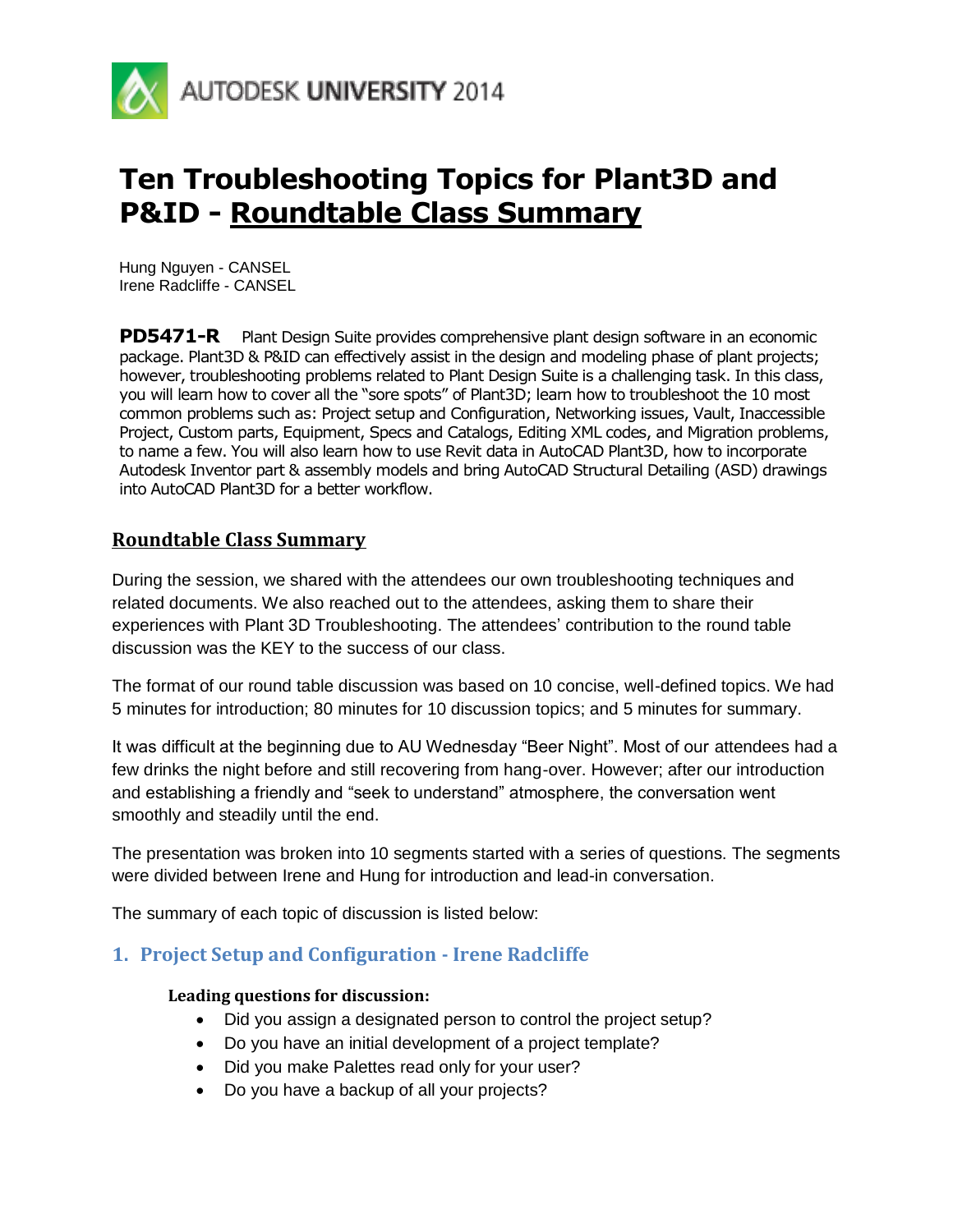Most of our attendees has done the project setup & configuration based on AKN document. They were well aware of assigning designated person to control the project setup.

We all agreed on initial development of a project template and making Palettes read only for users. This strategy was well received among managers who already had experience in managing a complete AutoCAD Plant 3D site over multiple project.

# **2. Networking issues – Hung Nguyen**

## **Leading questions for discussion:**

**Have you tried to setup SQLite, SQL Express, SQL Server, and Vault Projects?** 

Most of our attendees was aware of problems with networking issues and shared their experiences. We all agreed that networking issues mostly related to server connection.

Only one or two users have knowledge on SQLite, SQL Express, and SQL Server.

There were two questions about SQL Express vs SQL Server. The questions were answered by the Autodesk Plant Specialist who explained and clarified the data size/storage between SQL Express and SQL Server.

# **3. Vault – Hung Nguyen**

#### **Leading questions for discussion:**

Have you tried to setup SQLite, SQL Express, SQL Server, and Vault Projects?

Vault was recommended to be used in the following conditions:

- You have multiple sites that need to share data
- Your Plant project structure contains all external references.
- You can use SQL Server or SQL Server Express.

There are 4 users in the group had Vault experience.

We had a lengthy discussion about mapping Plant3D project folders in Vault.

There were couple of disagreements on how should plant3D project folders be moved around in Vault.

Autodesk Plant Specialist strongly recommended not to move plant3D project folders; however, Irene & Hung have worked successfully with remapping Plant3D project folders in Vault.

There was also a question on creating a new project in Autodesk Vault and configuring it for a multi-site workflows.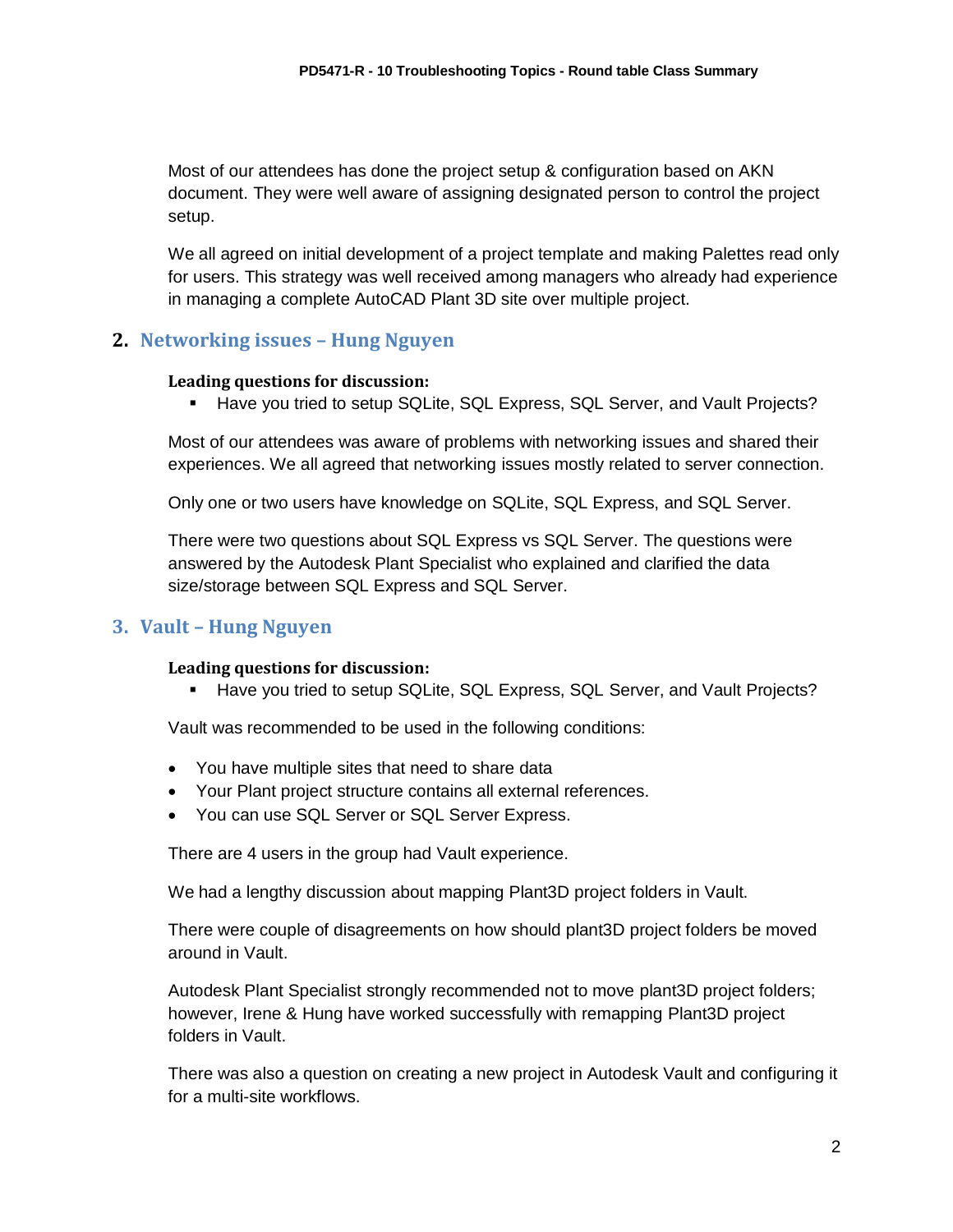Autodesk Plant Specialist mentioned that it is quite common for companies to manage many projects for one site; however, it requires that the design documents are contained within one entire project to enable consistency in documentation. The documents can be managed in such a way that the projects can all be run concurrently, but updating occurs in one location.

# **4. Project cannot be accessed - Irene Radcliffe**

## **Leading questions for discussion:**

Have you seen these files?

IsoPart.xml.plck

OrthoPart.xml.plck

PipingPart.xml.plck

PnIdPart.xml.plck

**• What does 'Project Currently in Use' mean?** 

This was a great discussion topic. A majority of the Attendees have run into this issue and aware of Plant3D Persistent Local Data Cache file.

We discussed about the process to restore a backed up project also how to clear PLDC.

# **5. Migration- Irene Radcliffe**

## **Leading questions for discussion:**

- Have you backed up and tested the migration first to see if the migration is successful?
- Why P&ID projects created in Plant 3D cannot be migrated to an updated new version of stand-alone P&ID?

Audience had great knowledge on this topic. We all agreed migration test must be done first to see if it is successful before carrying out the actual migration task.

We all also agreed that Projects, Specs and Catalogs need to be backed up prior to migration.

# **6. Editing XML codes – Hung Nguyen**

## **Leading questions for discussion:**

- Have you tried to edit these XML files?
- **What XML editor did you use?**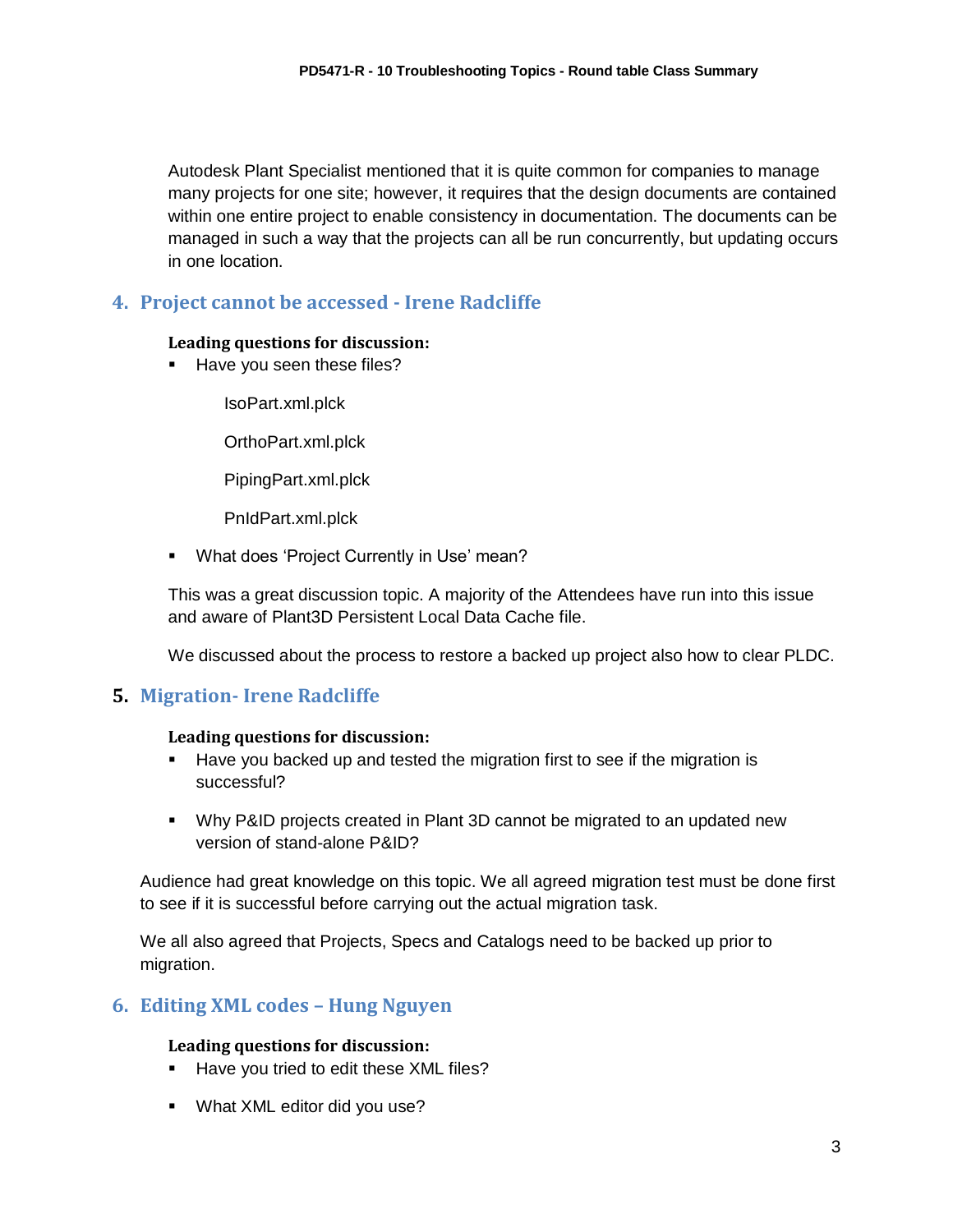**Have you tried using Visual Studio for XML editing?** 

Only one person knew how to edit XML using XML Notepad.

Hung recommended editing using VS Express for Desktop; and also shared best practice tip by adding start/end statement for revision history.

<? Start?>

<? End?>

```
<?Hung Nguyen make changes here?>
 <ProjectPartDirectories>
   <projectPartDirectory_name="SpecSheets"_directoryName="C:\Pla
      relativeDirectoryName="Spec Sheets" uncDirectoryName=
   <ProjectPartDirectory name="Ortho" directoryName="C:\Plant Det>
      uncDirectoryName=""/>
   <ProjectPartDirectory name="Related Files" directoryName="C:\Pl
     relativeDirectoryName="Related Files" uncDirectoryName=""/>
 </ProjectPartDirectories>
</Project>
< 2End 2
```
## **7. User's custom parts, equipment, specs and catalogs - Irene Radcliffe**

#### **Leading questions for discussion:**

- Have you reinforced the need for training before starting a project?
- **Have you downloaded these Content Packs?**
- Have you tried migrating external spec to AutoCAD Plant 3D?

Most users were very familiar with content packs and migrating external specs and catalogs to AutoCAD Plant 3D.

Autodesk Plant Specialist strongly agreed on reinforcing the need for training before starting any project. There was a great discussion among the group on how often to send the staff for training and the maximum number of trainee per session.

Pushing training before starting a project will establish a good foundation of basic understanding of Plant 3D drawing structure. This will allow them to follow the correct workflow so they do not run into issues while their projects are being developed.

## **8. Defects or Wish list items - Irene Radcliffe**

#### **Leading questions for discussion:**

- It thing does not work as expected it must be a defect, Right?
- Have you tried to send your wish list items to Autodesk developers?

We agreed that related issues needed to be repeated to verify if it is indeed a defect. Once a defect is identified we will try to find a solution/workaround to the issue.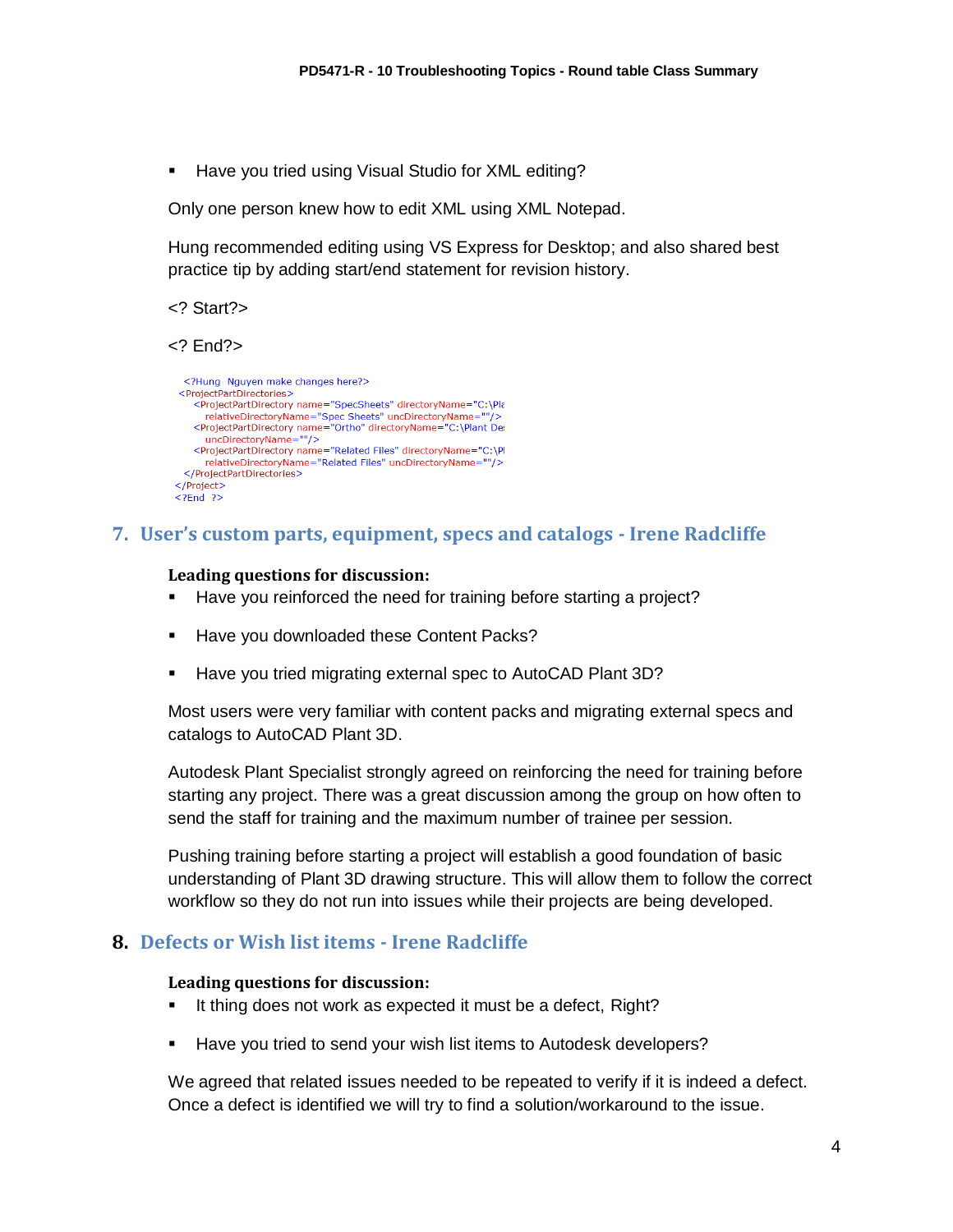The group rated Autodesk plant support as excellent in response to problems submitted by users.

A few users have submitted their wish list; however, they haven't seen their wish list granted yet.

# **9. Third party programs- Irene Radcliffe**

#### **Leading questions for discussion:**

- Have you run into problem using Autodesk Exchange Apps?
- Can Plant 3D convert AutoPLANT or CADWorx specs or catalogs so that they can be used Plant 3D Projects?

Autodesk Exchange Apps were widely used among attendees. We're all aware that some apps may cause problem with Plant. In that case, the apps should be tested before implementation widely in the projects.

A few attendees have tried to convert CADWorx/ AutoPlant specs or catalogs for use in AutoCAD Plant 3D. Most of the conversion was reported successful.

# **10. Suite workflows – Hung Nguyen**

## **Leading questions for discussion:**

- **Where to get Object Enablers?**
- How to use Revit data in AutoCAD Plant 3D?
- **How to use Inventor models with AutoCAD Plant 3D?**
- How to use ASD models with AutoCAD Plant 3D?
- How to use Advance Steel models with AutoCAD Plant 3D?

Object enablers were widely used among the group. Attendees were very comfortable working with suite workflows except Structure models which comes from Advance Steel.

Two Videos on how to work with Advance Steel and Plant 3D were shown as a conclusion for Suite workflow topic